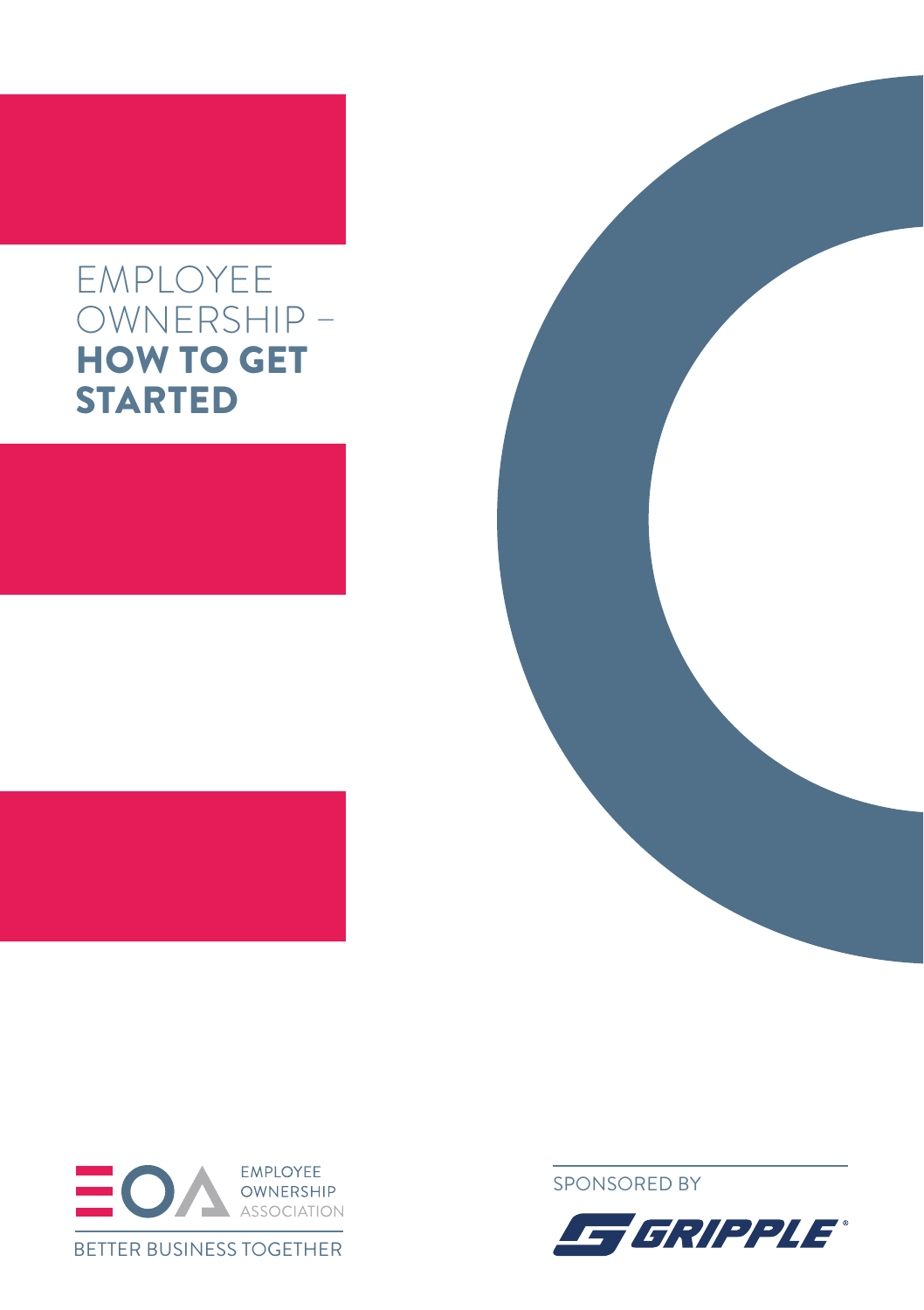### **CONTENTS FOREWORD**

I want everyone in our business to share in the success and wealth they create as in my mind staff are more important than capital. As founder and owner, I consider myself a custodian of the business for the next generation. There is no better way to exercise that role than to implement some form of employee ownership.

This publication enables individuals and organisations who are considering a move to employee ownership to consider the alternative ways to embark on the first steps of the journey.

The guide provides clear information about the different models of employee ownership that are available and explains the key issues that need to be addressed in finding a way forward that fits your needs.

Using the questions that are provided in the guide, you will be in a great place to start your journey towards employee ownership.

As you take those first steps I encourage you to join the Employee Ownership Association (EOA), which has been a great source of advice, friendship and support to everyone at Gripple during our journey, and continues to be so.

We are delighted that employee ownership was and is the right choice for Gripple. Had this publication been available when I was exploring employee ownership it would have been invaluable. I very much welcome this booklet and I recommend employee ownership to all who read it.

**Hugh D. Facey MBE,**  Chairman of Gripple

**Thank you to everyone involved in the creation of this publication, in particular Gripple [\(www.gripple.com](http://www.gripple.co.uk/)) for their kind sponsorship and Jonathan Oxley of Lupton Fawcett Dennison Till [\(www.luptonfawcett.com\)](http://www.luptonfawcett.com/) for his professional review.** 

|       | Foreword                                              |
|-------|-------------------------------------------------------|
|       | Introduction: EO is a better<br>way of doing business |
|       | Forms of employee ownership                           |
|       | Tax incentives                                        |
|       | Direct employee ownership                             |
|       | Indirect employee ownership                           |
| $1 -$ | Combined direct and<br>indirect ownership             |
|       | Public service spin-outs                              |
|       | Governance and engagement<br>in EO organisations      |
|       | Funding EO transitions                                |
|       | Your EO journey checklist                             |
|       | Conclusion                                            |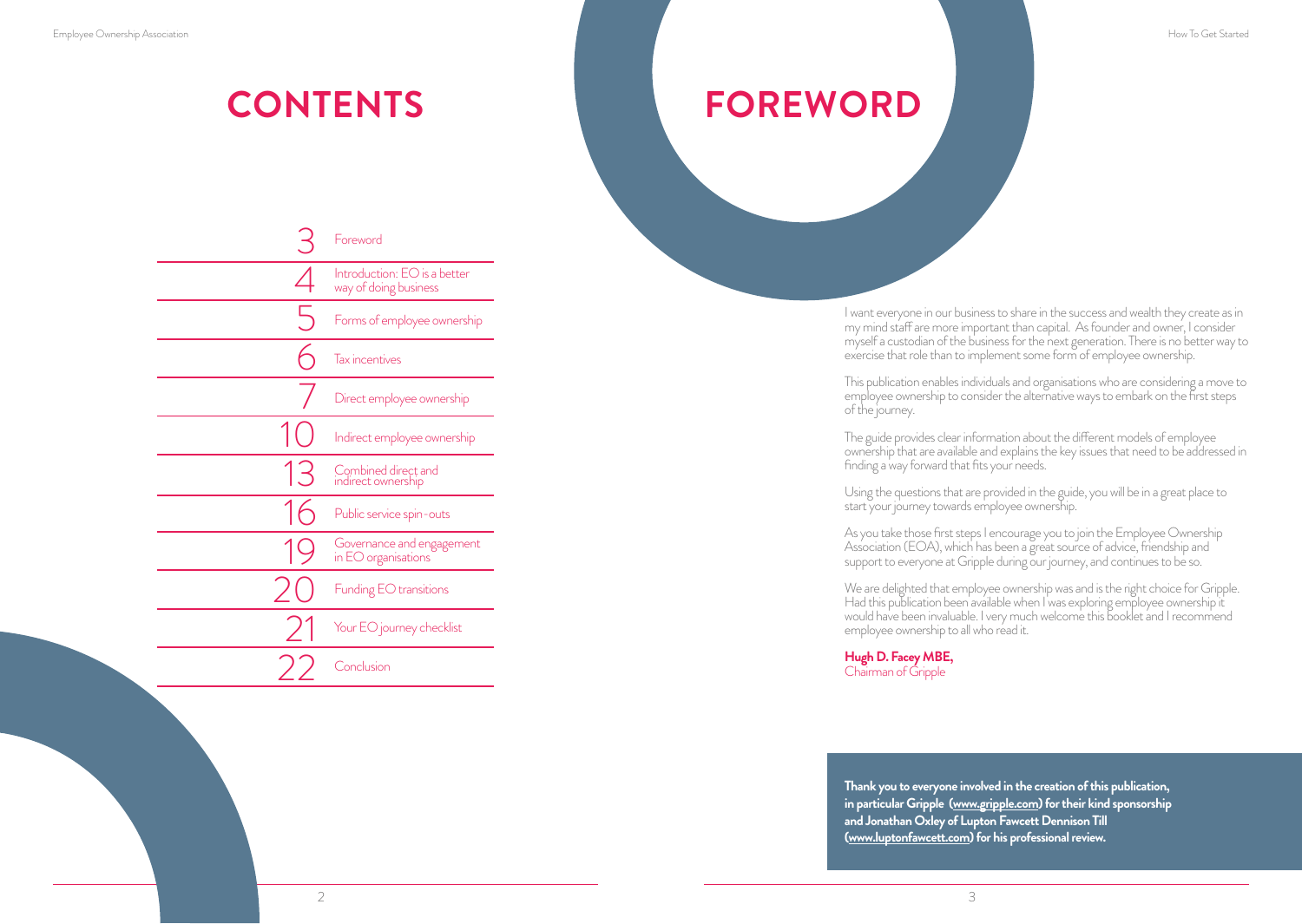## **EMPLOYEE OWNERSHIP IS A BETTER WAY OF DOING BUSINESS**

## **FORMS OF EMPLOYEE OWNERSHIP**

The role of employee ownership in boosting growth in the UK economy is recognised, agreed and supported across the political spectrum. There is steady growth in this form of business structure throughout both the private sector and increasingly in the delivery of public services. In recent years there has been an annual average 10% increase in the number of employeeowned companies created in the UK.

There are employee-owned businesses in every sector of the UK. They exist across every size and stage of business and in every region of the UK. They include startups seeking employee commitment to give the business a great beginning, long-established businesses of all sizes seeking to successfully handle a succession challenge or plan for growth and change.

and new forms of public service delivery vehicles. Employee ownership is a highly flexible and successful business structure.

With the right planning and advice, the implementation of employee ownership is simple and straightforward. This publication provides a clear overview of the features of each form of employee ownership as well as case study examples and a review of the governance and funding associated with such structures. It allows readers to get started with the process of making informed choices.

We hope you find this document to be an instructive and useful tool to help you and your organisation on your path to a better business.



Employee ownership exists when those who work in a business also have a meaningful stake in it. This is typically achieved through significant or total ownership by employees combined with high levels of employee engagement and participation in the business.

Used around the world, employee ownership is a proven business model established on a number of clear, basic principles and simple choices of structure around which there is flexibility to suit the circumstances of any organisation.



For the purposes of simplification, this document discusses employee ownership assuming the legal entity owning the business is a company limited by shares. However, the document does also reference a restricted number of other examples of organisations including companies limited by guarantee (CLG).

can be successfully used to build employee-owned businesses including industrial and provident societies (IPS), limited liability partnerships (LLP) and also some types of co-operatives. The appropriate choice of legal entity is one of the specific details that should be decided upon during implementation.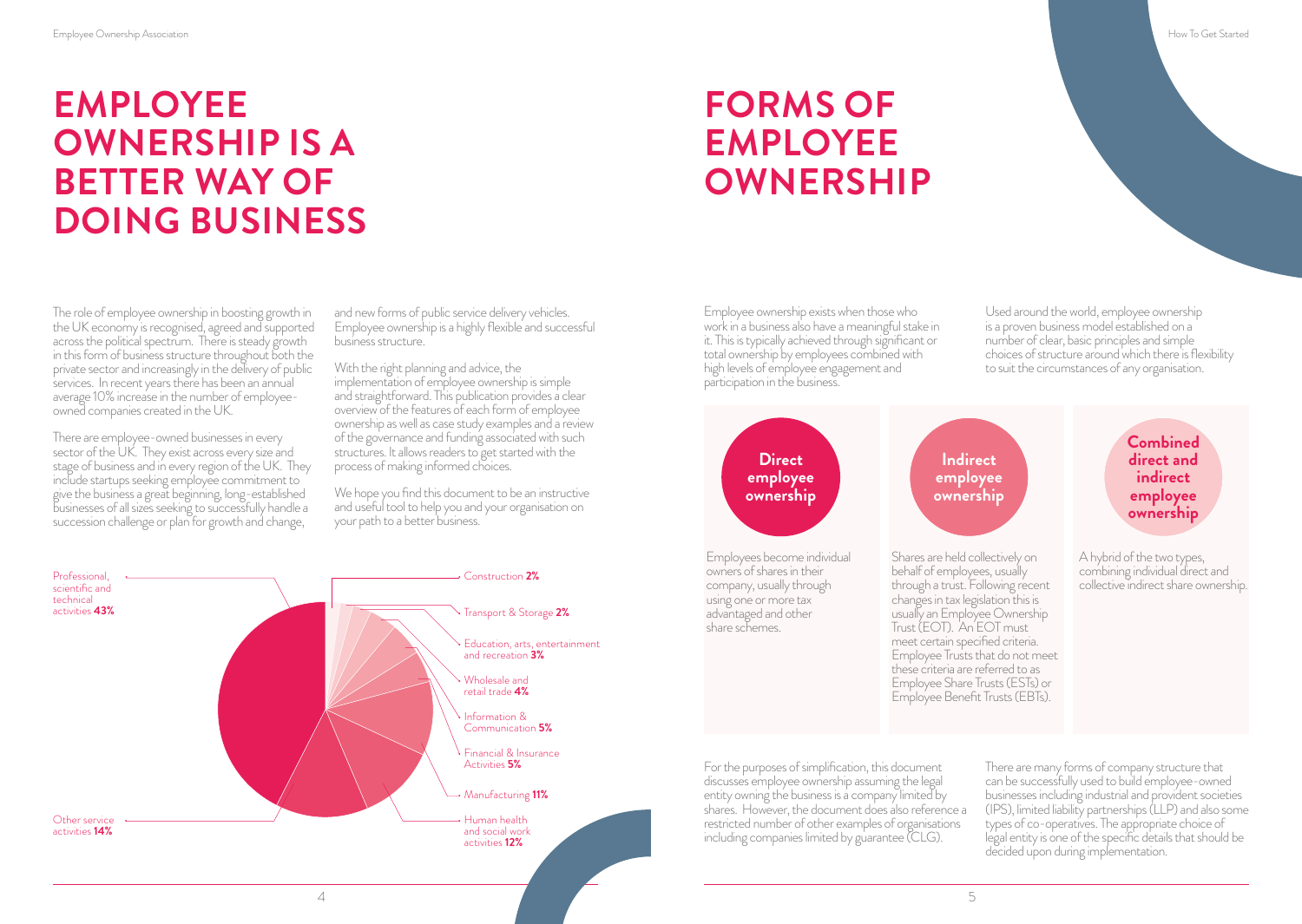# **TAX INCENTIVES**



Government support for employee ownership has never been stronger and this was demonstrated in Finance Act 2014 which introduced a number of attractive incentives to encourage wider employee ownership and, in particular, to support owners to choose employee ownership as part of succession planning.

#### **Capital Gains Tax Relief**

To incentivise the creation of new indirect employee ownership structures, since 6 April 2014, an individual or trust disposing of their shares to an Employee Ownership Trust (EOT), leading to a controlling interest in the company being held by the EOT (over 50%), will be exempt from Capital Gains Tax (CGT) on the proceeds of the disposal.

In order to qualify the shares must be in a trading company or a holding company of a trading group, the EOT must hold a controlling interest at the end of the tax year that it did not hold at the start (or in any previous tax year) and the taxpayer and their connected persons must not have made a disposal of shares that qualified for this relief in a previous tax year. In addition to the capital gains tax relief, the disposal of the shares into the EOT will be exempt from inheritance tax charges.

#### **Tax Free Employee Bonus Payments**

A further incentive is the ability to pay tax free bonuses to employees.

From 1 October 2014, employees of a company controlled by an EOT have been able to benefit from an income tax exemption on bonus payments. Up to £3,600 can be paid to an employee without incurring any income tax. The payment must be a bonus payment, not part of regular salary or wages. All employees with at least 12 months service must be entitled to benefit from the bonus award, but the company will have discretion to set the bonus by reference to a percentage of salary, length of service or hours worked.

Employees become individual owners of shares in their company, often using one or more of the tax advantaged share plans that are available.

**DIRECT** 

**EMPLOYEE** 

**OWNERSHIP**

A key feature of this approach is that employees will have their own shares and therefore the financial reward through capital growth and/or dividend payments is directly linked to the success of the company.

This provides a very direct and tangible expression of employee ownership because employees can benefit financially as a company grows. Alongside this, other forms of financial reward such as bonus payments on personal or corporate performance may also be made.

In addition, as direct shareholders, employees acquire voting rights within the governance of the organisation.

Many employees are familiar with the idea of share ownership. Currently, for instance, more than four million UK employees participate in one or more share ownership plans. Structures based on direct forms of employee ownership are therefore relatively easy to communicate.

In support of direct share ownership, the government has approved a small number of tax advantaged schemes to facilitate share ownership, details of which can be found here: [www.gov.uk/tax-employee-share](https://www.gov.uk/tax-employee-share-schemes/overview)[schemes/overview](https://www.gov.uk/tax-employee-share-schemes/overview)

The shares in most employee-owned organisations are classified as 'unlisted' which means they are not registered with a stock exchange and they cannot be offered for sale to the general public. Most organisations with forms of direct employee ownership oblige employees who leave the company to sell the shares they have in the business. Their structures will include some kind of "internal market", whereby the Company, the EOT or other employees can acquire a leaver's shares. Most relevant companies value their shares annually for these purposes but it can be done as often as required.

#### **EMPLOYEES NORMALLY ACQUIRE SHARES IN THEIR BUSINESS IN ONE OF THREE MAIN WAYS:**

#### **- Buying shares**

Employees buy shares in the company in which they work, often through a tax efficient Share Incentive Plan (SIP).

#### **- Free shares**

Employees can be awarded free shares, again often through a SIP. Gifts of shares can be tied to the performance of the business and are sometimes awarded as part of a bonus scheme.

#### **- Share options**

Employees are awarded share options, often through one of the HMRC tax advantaged schemes that allow them to buy shares by exercising options when they have the money to afford them or when certain performance criteria are met.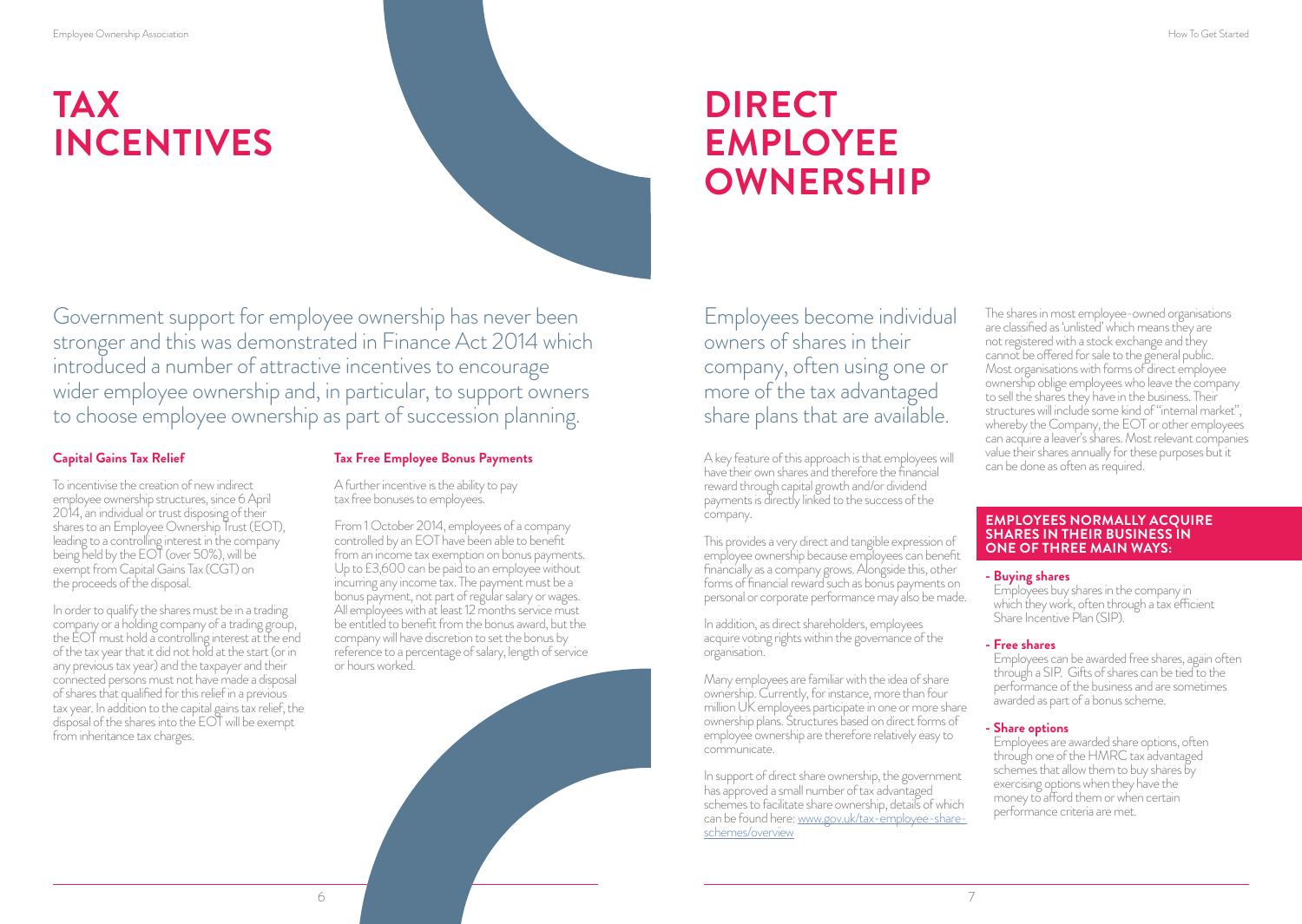### ESTABLISHING AND MANAGING DIRECT EMPLOYEE OWNERSHIP

The following initial questions will help you assess whether the direct form of employee ownership is most appropriate for your business:

- Do all staff have sufficient funds to purchase shares and do you think they would want to? (If the current share value is high, it is possible to bring that value down by sub-dividing existing share capital or creating new classes of share capital as required)

- Would the company be willing to make repayable loans to staff to enable them to buy the shares?

- Does the company wish to and can it afford to match share purchases or give free shares?

- How might the shares be purchased from the current owner(s), over what period of time, and at what value?

- Is the company able to operate an internal market to enable staff to buy and sell shares and can the company afford to purchase shares from those who wish to sell them if there are insufficient buyers?
- How might the company provide up to date reporting of financial performance to its new employee shareholders?
- Will employees have to meet certain eligibility criteria before they are invited to become shareholders or performance criteria before they can exercise options?
- Have you considered the tax implications of this model of ownership for the company and the employees?



**From its headquarters in Sheffield, designer and manufacturer of precision engineering products, Gripple Limited, supplies a range of patented products to the agricultural and industrial sectors in more than 80 countries worldwide.**

Today, Gripple is one of the best known exemplars of the direct form of employee ownership after introducing the opportunity to buy shares in the business back in 1994.

The Chairman and Vice Chairman have pledged to donate half of their equity to employees over a ten-year period, to be held in perpetuity by custodian company GLIDE, which stands for Growth Led Innovation Driven Employee company, established in 2011, which also acts as the market maker for the buying and selling of shares.

Managed by a board of elected representatives, GLIDE is also responsible for ensuring the Gripple commercial board meets its three main drivers: to grow sales by a minimum of 10% per annum; to ensure 25% of annual turnover should come from patented products younger than four years old, and to donate 1% of budgeted profits to charity. To maintain the business' 100% employee-owned status, every new member of staff must purchase at least £1,000 worth of shares within 12 months

of joining the company, with loans available to fund the transaction via a mutual arrangement between GLIDE and Transave. This approach ensures all shareholders, as equal members of GLIDE, have the right to voice their opinion on how the company operates, with contributions used to help improve overall business performance.

The transition to employee ownership has enabled Gripple to take levels of employee engagement to new heights, by advancing the highly inclusive and innovative culture already embedded in the company. Its success is evidenced by a series of record breaking periods, a successful bid for Business of the Year at the 2015 UK Employee Ownership Awards and a team of empowered, driven individuals all of whom are helping to shape the future of the company.

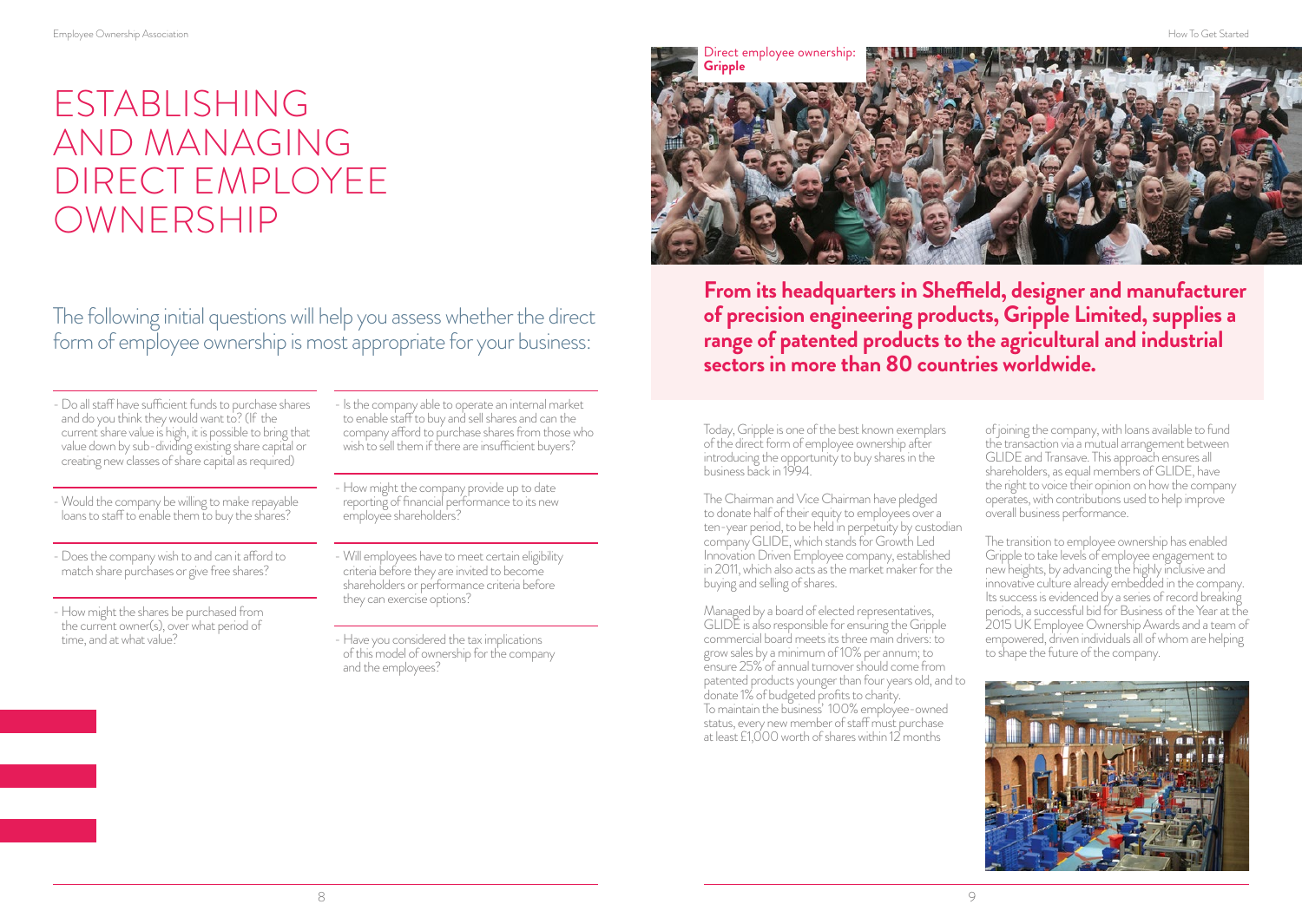# **INDIRECT EMPLOYEE OWNERSHIP**

### ESTABLISHING AND MANAGING INDIRECT EMPLOYEE OWNERSHIP

### Shares are held collectively on behalf of employees, usually through an Employee Ownership Trust (EOT).

Indirect ownership is when all or some of the shares of the company are held indirectly on and for the benefit of the employees, with the most common mechanism being an Employee Ownership Trust (EOT). Most of the longest established employee-owned businesses in the UK employ the indirect form of employee ownership in at least part of their ownership structure, using a previously popular model of indirect ownership, an Employee Benefit Trust (EBT).

The Finance Act 2014 introduced a new form of employee ownership, the Employee Ownership Trust (EOT). Provided certain criteria are met and maintained, including the EOT having a majority stake in the Company, an EOT can provide tax efficiencies for both shareholders and employees.

Each EOT or equivalent will have a group of Trustees, usually comprising representatives of the employees, the Directors of the business and often an external, independent Chair. The Trustees hold any assets in the EOT for the benefit of the employees.

An indirect employee ownership model using an EOT enables the payment of tax free employee bonus payments to qualifying employees as described on page 6.

Each EOT will have its constitution outlined in a Trust Deed. In some cases the Trust Deed is also used to define the future of the business. For example, it could protect the business from asset stripping, or ensure the longevity of the employee ownership by stipulating that the interests of future employees are considered alongside those of present ones.

Many companies use an EOT to hold all of the shares, often paying the existing owner(s) for them over a period of years, often referred to as 'deferred payments'.

The EOT model is one which provides every qualifying employee with the same rights and benefits without the obligation to purchase shares directly from their own funds. It does not prevent the receipt of direct monetary reward for corporate or personal success through mechanisms such as bonus payments.

The following initial questions will help you assess whether the indirect form of employee ownership is most appropriate for your business:

- Over what period of time do the current owner(s) wish to sell or gift their shares to the EOT?

- What percentage of the owners' shares will ultimately be sold?

- Are there any special conditions that are required in the Trust Deed to protect the future of the business?

- How will the business fund the purchase of shares from the current owner(s)?

- Is there confidence that employees will feel a sense of real ownership of the business in the absence of direct ownership?

- Have you considered the tax implications of this model of ownership for the company?

- Have you considered the tax implications of this model of ownership for employees?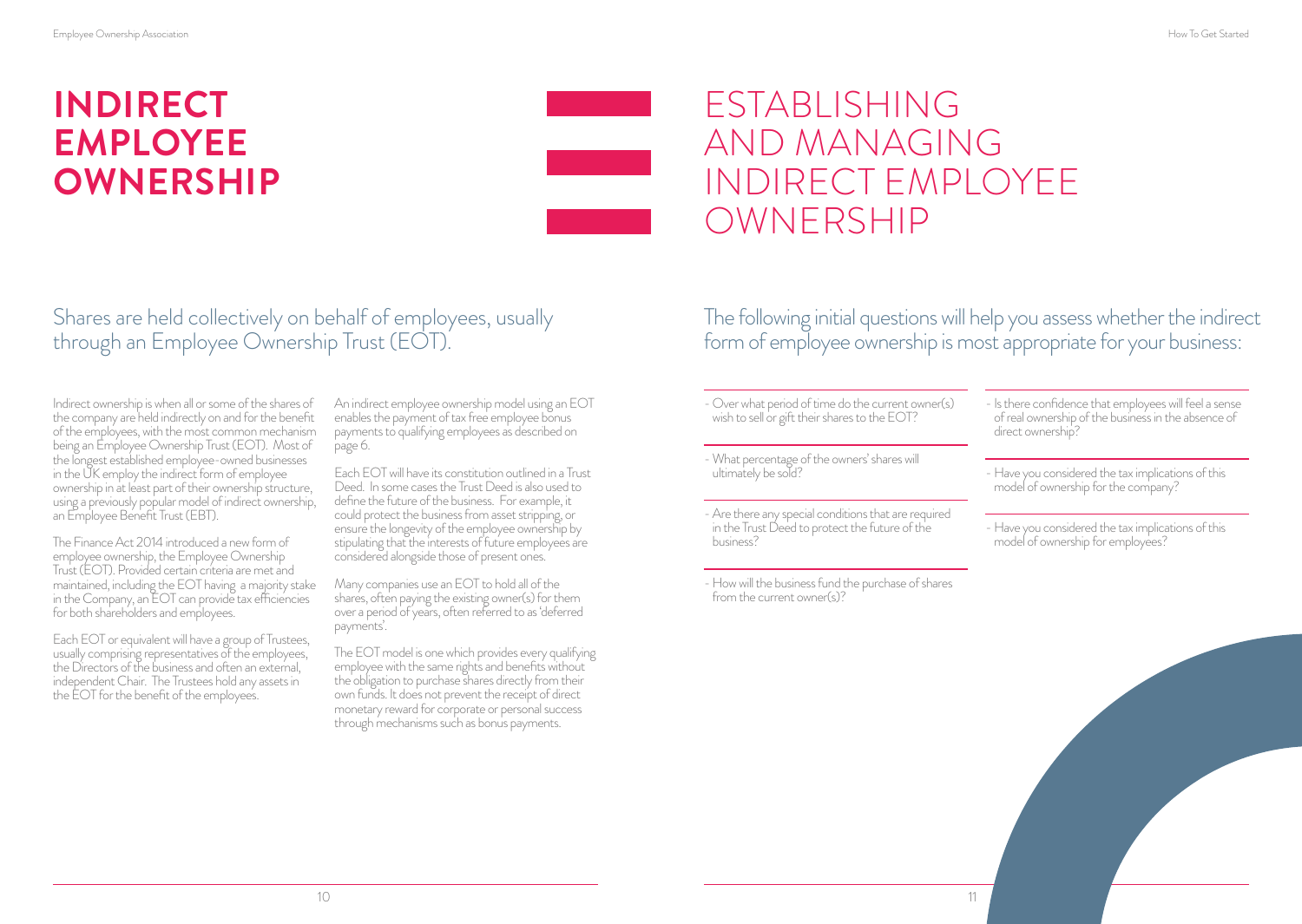

**Saxton Bampfylde is a global executive search and assessment firm. It advises on senior appointments at board, executive and C-suite level for many of the world's leading organisations, from FTSE100 and multi-national blue chip companies, through to arts institutions, government, social impact organisations and academia.**

Having maintained steady growth through the recent recession, the company's attention turned towards its long-term future and the need to identify a financially viable succession strategy that not only made economic sense, but that would safeguard the company, its staff and its values.

Saxton Bampfylde opted to transfer 100% of shares to an Employee Ownership Trust (EOT) – one of the first businesses to do so following the introduction of new tax incentive laws.

As a result, all shareholders paid zero Capital Gains Tax (CGT) on their share sale and all staff now receive the first £3,600 of their annual partnership bonus income-tax free.

The Company established the EOT, appointing seven trustees, three of whom were elected as part of a company-wide election process. Together, they represent the partners, and, in addition to holding obligatory governance powers, act as keepers of the company values.

The move to employee ownership offered a gradual and controlled exit strategy for the founder, whilst evolving the next generation of leadership within the company and Saxton Bampfylde cites its colleague-focused philosophy as a key driver behind its financial successes.

In its first year of transitioning to employee-owned status, the business enjoyed its most successful year to date, experiencing a 12% growth and its greatest ever profits. As a firm, its search assignment success rate is amongst the highest in the UK and its client base has grown as a direct result of being part of the employee ownership network.

### **COMBINED DIRECT AND INDIRECT EMPLOYEE OWNERSHIP**

Shares are held in a combination of individual direct and collective indirect ownership.

Many companies find that a hybrid model which combines direct and indirect share ownership provides the best solution.

In these cases, an EOT or an equivalent vehicle will often hold a majority of the shares in order to ensure stability of ownership in the company. A tax efficient share scheme such as a Share Incentive Plan (SIP) or Enterprise Management Incentive (EMI) option scheme may then be used to distribute the remaining shares to the employees.

In a hybrid model, those individuals who own shares directly may receive additional income by way of any dividends declared on their shares and may make capital gains if they sell them.

An EOT or equivalent vehicle ensures that whilst individual shareholders may be interested in their own benefits there is also focus on the long term. All employees, present and future, are able to share in success regardless of their personal ability to purchase shares because they are beneficiaries of the EOT. They can still also receive direct monetary reward for corporate or personal success through mechanisms such as bonus payments.

If an EOT structure is used, the EOT must have a majority (over 50%) stake in the company. If an EOT is to be combined with direct share ownership, care must be taken that all the relevant criteria for  $E\overline{O1}$ s are met and maintained.

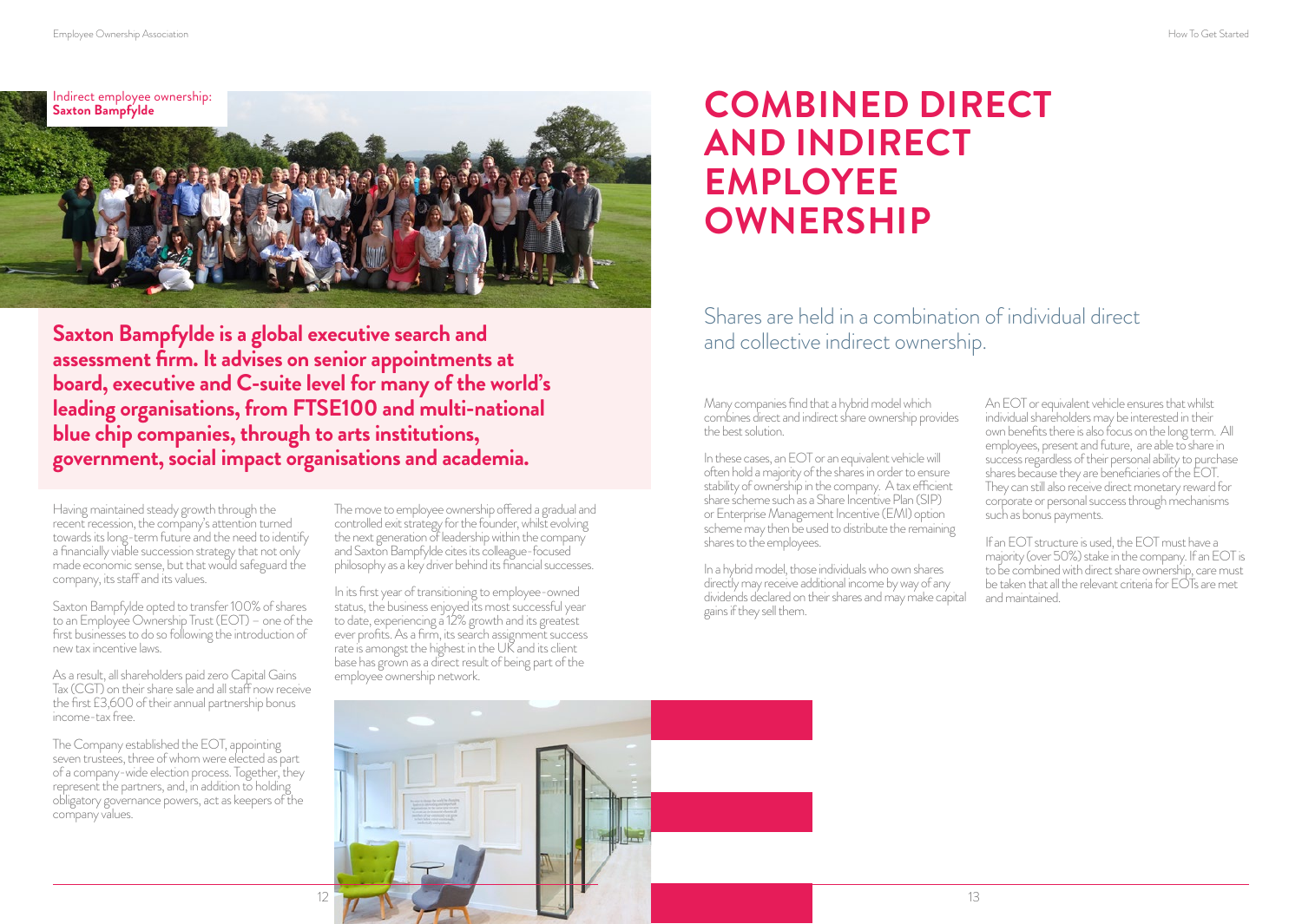### ESTABLISHING AND MANAGING A COMBINATION OF DIRECT AND INDIRECT EMPLOYEE OWNERSHIP

All of the initial questions set out in the sections of this document that cover direct and indirect employee ownership will help you assess whether the hybrid form of employee ownership is most appropriate for your business.

#### **In addition consider:**

- Whether the potential complexity and additional administration that can be associated with the hybrid form of employee ownership fits with the scale and capacity of the organisation that is becoming employee-owned; and

- The proportion of ownership to be held indirectly by the EOT or equivalent vehicle compared to the proportion to be held directly by employees



**Established over 150 years ago, Scott & Fyfe is a technical textiles designer and manufacturer with a turnover of £12m and employs a team of 90. Having made the transition to employee-owned status in 2012, the business adopted a hybrid structure which combines both direct and indirect ownership.**

The existing ownership model involved the establishment of the Scott & Fyfe Employee Benefit Trust (EBT), which holds a minimum of 50.1% of ordinary share capital and has a major influence on the decisions made at the annual general meeting.

As a means of promoting employee participation and encouraging commitment, the organisation instigated a free election of an employee director for the company board, extended the role of the Employee Forum to fully integrate it into the business and appointed two employee trustees for the EBT via a company-wide election. A balance of seven trustees operating the EBT ensures that there is no disproportionate domination of decision-making by family, board or employees.

Direct ownership is achieved through a combination of a Share Incentive Plan (SIP) and an Enterprise Management Incentive scheme (EMI). The SIP provided initial free shares on a one-off basis. Additionally, free shares are issued as part of an annual Profit Share Scheme, with shares sourced from the EBT. Employees can also save to buy Partnership shares each year, with matching shares issued with these if company annual profit targets are achieved.

The EMI scheme facilitates the issue of share options by the company and vesting of same through a Management Incentive Plan and a Long Term Incentive Plan.

For Scott & Fyfe Limited, the transition to employee ownership provided an opportunity for shareholders to realise their investment over time and for all employees to build a share in the profits, whilst simultaneously building a long-term stake in the company. With an innovation-led strategy at the heart of its operations, employee ownership provided the perfect vehicle to move the company forward, towards a more stable and profitable future.

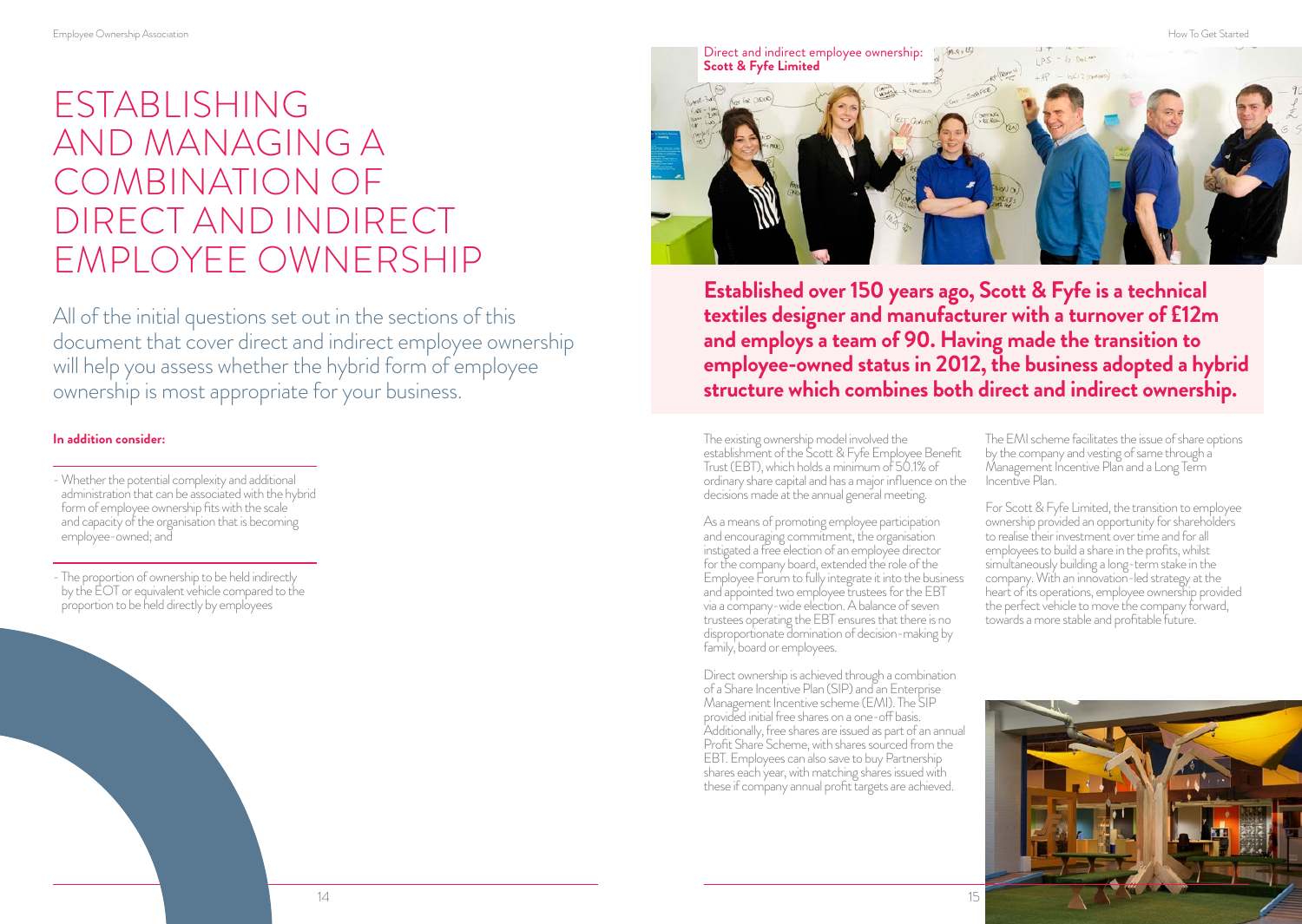# **PUBLIC SERVICE SPIN-OUTS**

## ESTABLISHING AND MANAGING A PUBLIC SERVICE SPIN-OUT

Employee ownership is not restricted to businesses that originate in the private sector. There have been a number of organisations 'spun out' of the public sector. These are known as public service spin-outs or 'mutuals' and, for many of these, employee ownership is consistent with their ethos.

Health services, local government services and central government services have all taken this route. Over the last 10 years, many front line employees have taken over the running of services they deliver, giving employees a meaningful stake in the new businesses that are created and allowing them to achieve service improvements and cost savings.

More than £1 billion of services are now provided by such spin-outs and there are many different models and approaches to it.

For example, some government services have become employee-owned joint ventures in which employees have a significant financial ownership, with the government retaining some ownership and the remaining proportion being owned by a third party company that also delivers some of the services provided by the joint venture.

Many others are entirely owned by the employees using either the direct, indirect or hybrid forms of employee ownership.

The following initial questions will help you assess if the public service spin-out model is an appropriate choice:

- Have you conducted an audit of the current service to assess your strengths and capacity to deliver the service in the future?

- Have you considered the competitive environment in which the service will operate?

- Have you developed a business case for the service which demonstrates financial viability?

- Will the spin-out be permanently dependent on the continuation of one or two key public service contracts funded by government?

- Have you considered the tax implications of this model of ownership for the company and the employees?

There are some key stages to be deliberated when considering employee ownership in this sector and these are reviewed more fully in the publication 'Employee ownership in our public services; [MTcz.](http://employeeownership.co.uk/resources/reports/) [Further information about establishing public service spin](https://www.gov.uk/government/groups/mutuals-information-service) outs can also be found at<br>[www.gov.uk/government/groups/mutuals-information-service](https://www.gov.uk/government/groups/mutuals-information-service)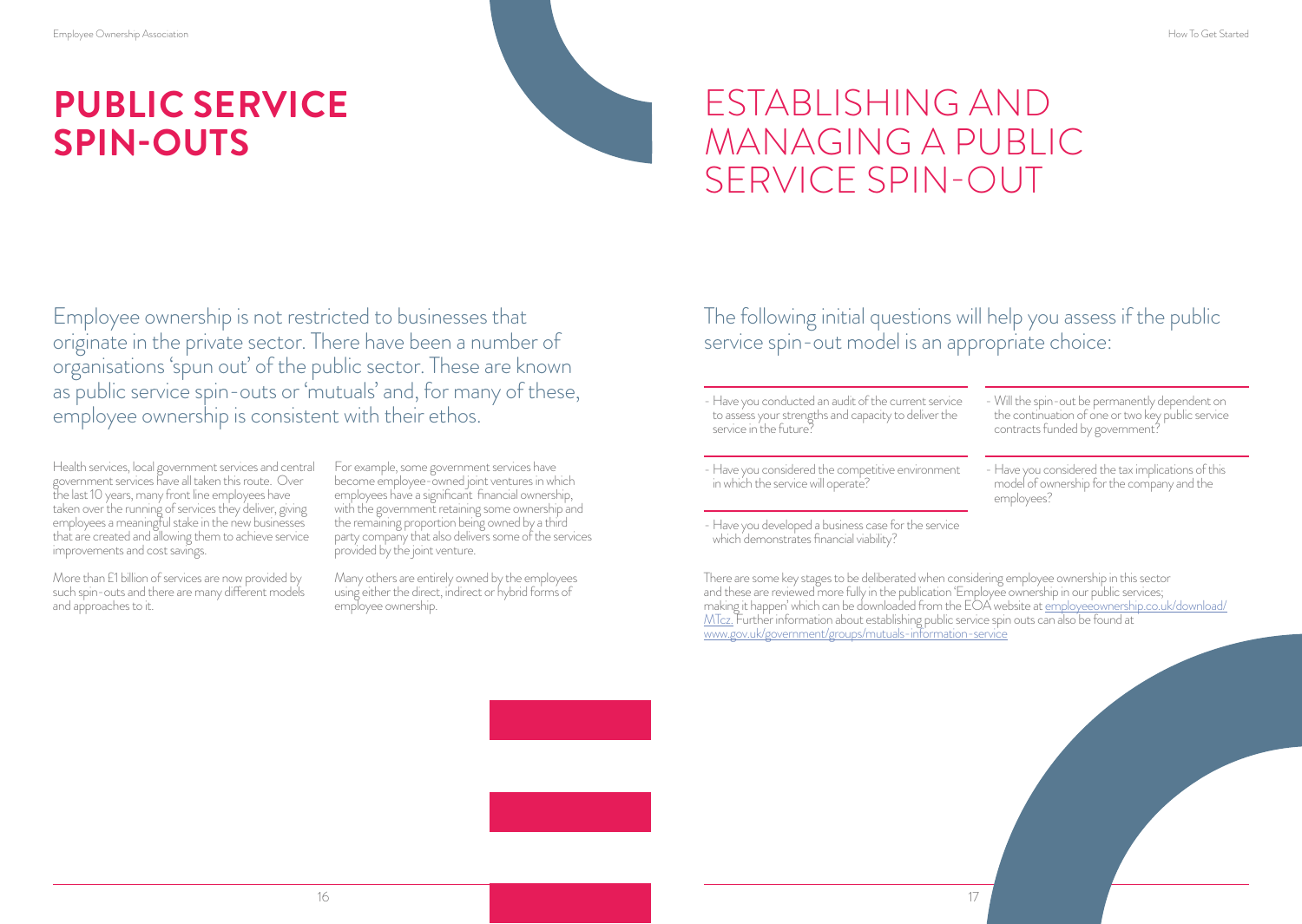Public service spin-out: **[Bristol Community Health](http://briscomhealth.org.uk/)**

**Bristol Community Health is a not-for-profit social enterprise delivering NHS health services and support to adults and children, in the community and at home. It is one of the top employee-owned companies nationally, with a turnover of over £74 million and 1,700 staff. Employees with an ownership interest in their** 

Bristol Community Health originally spun out of the delivery arm of the local NHS primary care trust in 2011. The organisation is 100% employee-owned and at present, 50% of its staff are direct individual shareholders. No dividends are paid to employee owners - instead all profits are invested back into patient care.

A board of directors oversees the day to day running of the organisation and is accountable to staff shareholders. The shareholders are represented by an elected Staff Council which is responsible for ensuring the views of staff genuinely influence how the business operates. The Staff Council has the power to select and appoint non-executive directors, to review the performance of the chairman and non-executive directors, and to provide input into the vision, values and strategy of Bristol Community Health. The chair of the Staff Council is also a voting non-executive board member.

Although staff shareholders are not paid dividends, the benefits of running a large health social enterprise in this way are clear. The organisation is able to deliver quality patient care because there is a shared commitment to ensuring this happens – evidenced by the fact that 83% of staff would recommend their clinical services to their friends and family.

Bristol Community Health enjoys an open and inclusive culture where everyone has a say in its future direction. Shareholders give their views on important issues, such as how money should be managed and terms and conditions for staff. Over the last year, this has resulted in tangible success which has impacted on the bottom line - as a result of a number of new contract wins, turnover grew by 35% on 1 April 2016. In addition, over the last year the organisation has achieved success in a number of industry awards.



### **GOVERNANCE AND ENGAGEMENT IN EMPLOYEE-OWNED ORGANISATIONS**

Employee ownership has the potential to deliver significant benefits for the organisations which employ it and when implemented well, is proven to deliver improved profitability, productivity and innovation.

organisation are generally more committed to delivering for the organisation because they see the benefit themselves by using their talents and expertise to improve the business in which they work. However, the ownership element must be accompanied by effective forms of governance and engagement if the employee ownership model is to deliver such benefits and employees are to have a meaningful stake in their organisation.

Governance concerns how decisions are made within an organisation. In a traditional company the shareholders appoint directors to decide on strategy and the directors appoint managers to make day-to-day decisions and guide and supervise the activity of the employees in pursuit of the strategy.

The same will be the case in an employee-owned company, although the employees will also be shareholders and therefore have the rights and responsibilities that come with that role. The directors will also usually be employees and also shareholders, so the roles overlap.

The directors will still run the business day to day, but in an employee ownership structure, there are normally processes and structures in place to ensure that they are held accountable to the employee owners.

The employee 'voice' is extremely important in employee-owned organisations and is normally represented in a formal way, such as through the EOT trustees (if there is an EOT), via Employee Forums or Councils and through high profile information sharing, greater transparency and employee involvement.

However, it is always important that this is balanced with the need to have effective decision making within the organisation; a business managed by committee is rarely successful.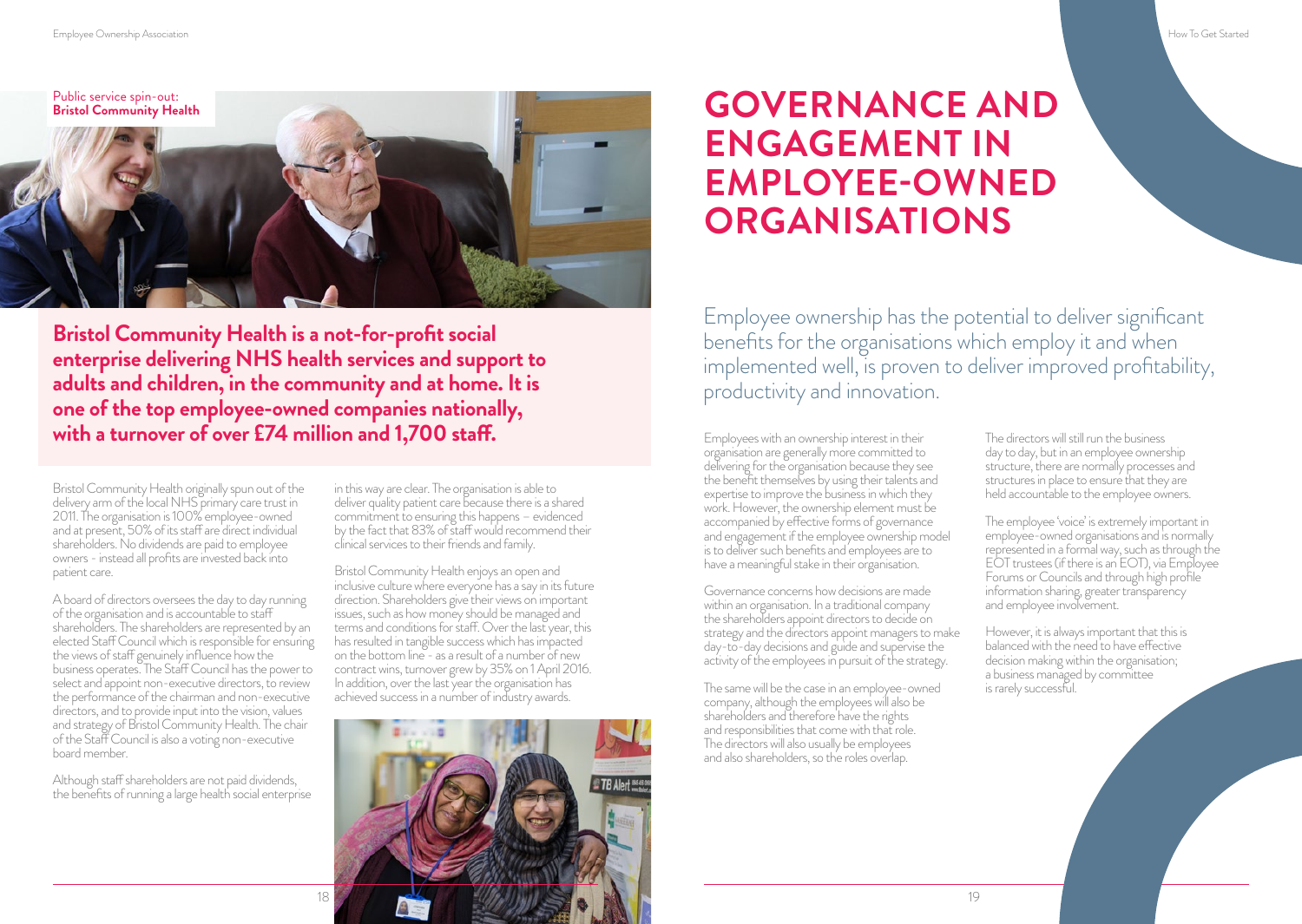### **FUNDING EMPLOYEE OWNERSHIP TRANSITIONS**

There are a growing number of sources of funding to finance a transition into employee ownership.

**Funding from the company:** there may be enough current and forecast disposable cash within the company to finance all or part of the purchase price, either in one lump sum or over a period of years.

**Funding by employees:** the employees raise funds from their personal resources. They may be given incentives to do this by awarding them special shares or additional rights not available to later employees. However employees need to realise the money can be tied up for an indefinite period of time.

**Gifting shares:** where the existing owners, over a period of time, gift shares, saving the company the burden of finance interest and repayments.

**Vendor finance:** where an entrepreneur, management team or a family are selling a business, they may be prepared to take their cash over time. Deferring payment of part of the sale price until later is a common feature of employee buyouts. However, it is not an essential feature of an employee buyout and many are paid up front.

**Loan finance:** borrowing from a third party, usually a bank, can form part of the purchase price. Normally the lender will take security for its loan over the company's assets and will require priority for its money over any other provider of funds.

**Mezzanine finance:** this is funding from a finance house which is prepared to take a greater deal of risk than a high street bank and so requires a greater rate of return.

**Equity finance:** this is funding from an investor who takes a shareholding stake in the business for an agreed period of time in return for an investment of capital. They may require preferential rights on their shares.

**Crowd funding:** this fast growing market enables companies to raise both loans and equity investment. Careful consideration needs to be given to the platform provider as many specialise in certain sectors.

## **YOUR EMPLOYEE OWNERSHIP JOURNEY CHECKLIST**

If you are a business owner commencing your journey towards becoming employeeowned, the following 5 stage process will help you to move forwards with certainty and confidence.

#### **1. Be clear about why a move to employee ownership**

- Define your objectives at the outset and build a structure that delivers them. If there are multiple shareholders, this is even more important.
- Identify what you are hoping to achieve from a move to employee ownership (financial, personal, for employees, for clients etc).
- If you are planning your succession and eventual exit, be clear over what period you want to achieve this.
- Decide whether you want to maintain any long term future ownership in the business.

#### **2. Establish what matters most to you**

- Decide how much equity will be transferred and over what period.
- Consider how long you want to stay operationally involved.
- Have the business valued and decide what value you want to recover.
- Consider how the purchase of shares from you might be funded.

#### **3. Find out about employee ownership**

- Get involved in the employee ownership community and seek advice and guidance from organisations such as the EOA early in the process in order to build your understanding.
- Learn from existing employee owners: stories of their own journey will be invaluable in identifying key steps and any pitfalls to avoid.
- Enlist the help of a specialist adviser that has undertaken other employee ownership transactions and is able to offer insight and experience-based advice.

#### **4. Prepare the business for the journey and beyond**

- Consider the culture in the organisation currently; will a move to employee ownership be smooth or a complete change?
- Review the current management structure; will you need to recruit as you plan your exit from the business?
- Plan to create an ownership model that takes into account a long term business plan.

#### **5. Engage your employees**

- Consider how your employees will feel about the move to employee ownership, and at what stage to involve them in the conversation.
- Decide whether to do this early in the process, or at a later stage.
- Be prepared to answer their questions and to deal with any concerns.
- Learn from other owners, speak to specialists and then agree a structured approach to engaging and communicating with employees.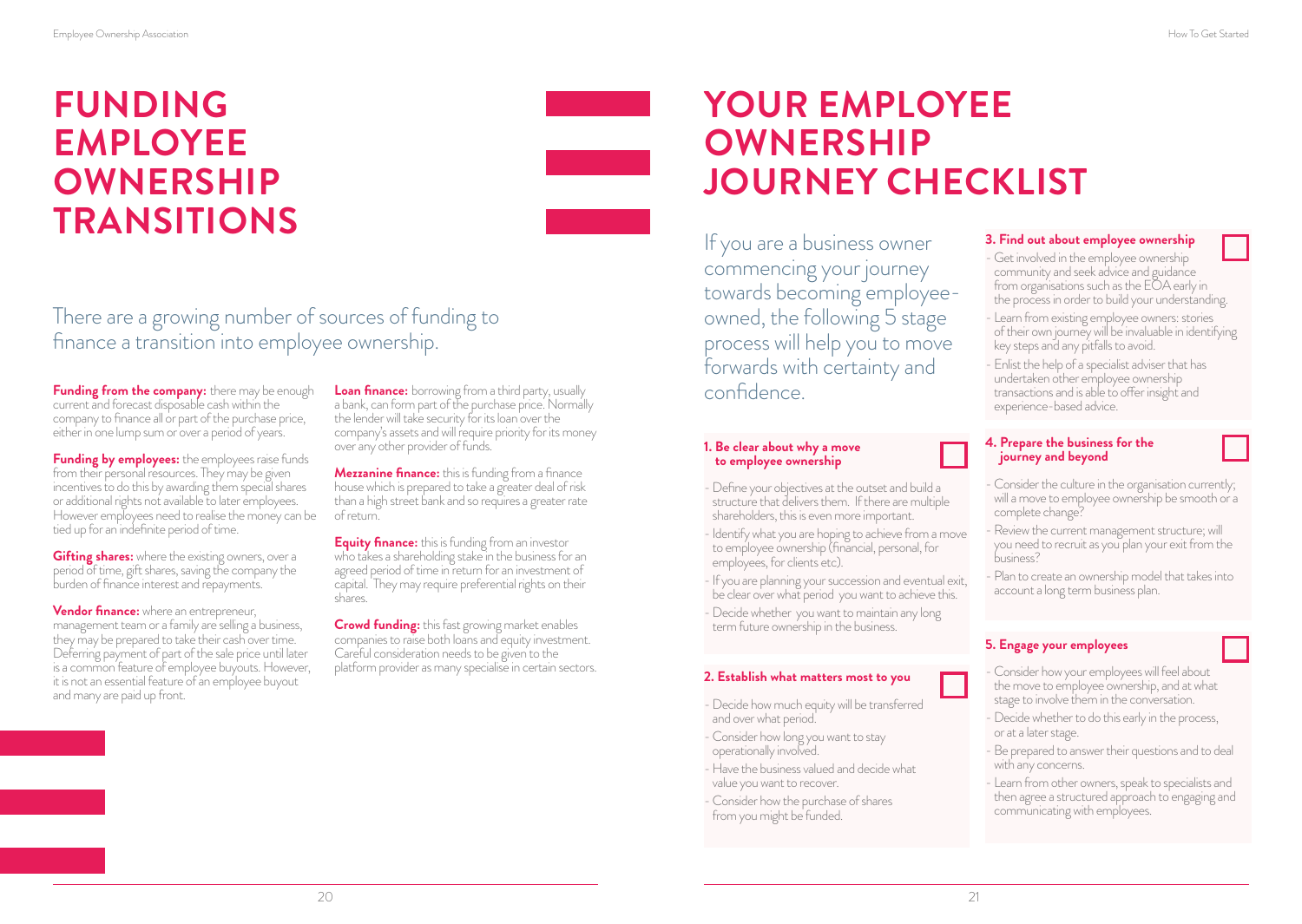Employee ownership is an incredibly effective ownership model. It has seen unprecedented growth in recent years as business owners, professional advisers, the public sector and politicians become increasingly aware of the positive effects and the advantages it brings.

It is an established business model that works around the world and is increasingly being adopted in the UK. It has been shown to boost profitability, productivity, job security and employee well-being. It is making a vital contribution to economic growth in challenging economic times and many employee-owned businesses are at the forefront of innovation.

Employee ownership can be implemented easily and can be readily tailored to the circumstances of an individual organisation. It is a model that works across a whole range of sectors and at any stage in the life of a business from a startup to a mature business seeking a viable succession route or a mechanism to engage employees in a growth strategy. Direct, indirect and combination hybrid models of employee ownership can be seen in a range of highly successful exemplar organisations across the UK.

This publication provides a valuable tool for getting started on the path to employee ownership. It enables individuals and organisations to consider key issues and to begin to decide what type of employee ownership would work best for them.

The next steps should include detailed dialogue with carefully selected, existing employee-owned organisations and, ultimately, the use of lawyers, accountants and other specialists to undertake technical implementation work, including taxation planning and to advise on how best to involve employees and bring employee ownership to life.

Most organisations that become employee-owned are guided and assisted in those key next steps by the Employee Ownership Association (EOA), the publisher of this document.

The EOA helps individuals and organisations to choose the right model, brokers visits to leading employee-owned businesses and introductions to the EOA's approved specialist advisers.

So if you have found this document useful and are eager to get on with the next phase in moving to employee ownership please do get in touch with us at the EOA via the details overleaf and we will be delighted to help.

Employee ownership is a better form of business, and with the help of advisers who have the relevant experience, is simple and straightforward to implement . It has the potential to deliver significant economic and social value for businesses, employees, communities and the UK as a whole.